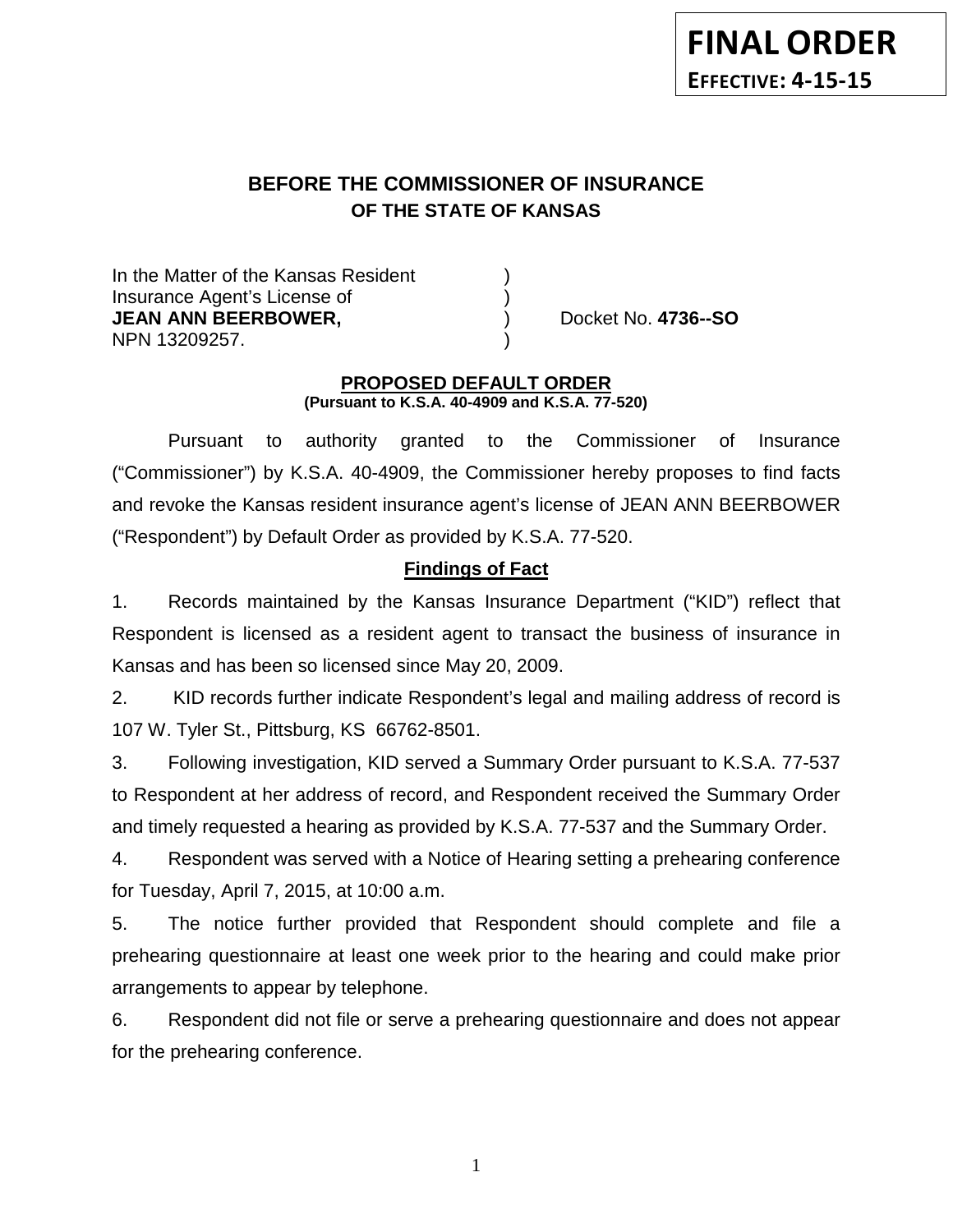7. The Kansas Insurance Department appears by counsel, Brenda J. Clary, and is ready to proceed with the prehearing conference.

8. The Presiding Officer is the Assistant Commissioner of Insurance acting on behalf of the Commissioner of Insurance as the agency head as provided in K.S.A. 77- 547.

### **Applicable Law**

9. "If a party fails to attend or participate in a prehearing conference, hearing, or other state of an adjudicative proceeding, the presiding officer may serve upon all parties written notice of a proposed default order, including a statement of the grounds." K.S.A. 77-520(a). "Within seven days after service of a proposed default order, the party against whom it was issued may file a written motion requesting that the proposed default order be vacated and stating the grounds relied upon." K.S.A. 77-520(b). Unless a written motion is filed within the time allowed, the proposed default order will become effective at the expiration of the time allowed. K.S.A. 77-520(c).

10. Pursuant to K.S.A. 77-526(a), the Presiding Officer, the Assistant Commissioner of Insurance acting on behalf of the Commissioner of Insurance as the agency head as provided in K.S.A. 77-547, is empowered to render a Final Order.

### **Conclusions of Law**

11. Respondent has been properly served notice of the allegations and proposed action and notice of the Prehearing Conference.

12. The Commissioner has jurisdiction over Respondent as well as the subject matter of this proceeding, and such proceeding is held in the public interest.

13. The Commissioner finds that Respondent has failed to appear for the prehearing conference and a proposed default order may and should be served.

**IT IS THEREFORE ORDERED BY THE COMMISSIONER OF INSURANCE THAT** Respondent's hearing proceeding is DISMISSED, and the findings of fact and conclusions of law and order of the Summary Order served upon Respondents on the  $20<sup>th</sup>$  day of February 2015 are adopted by reference and made the final order of the Commissioner.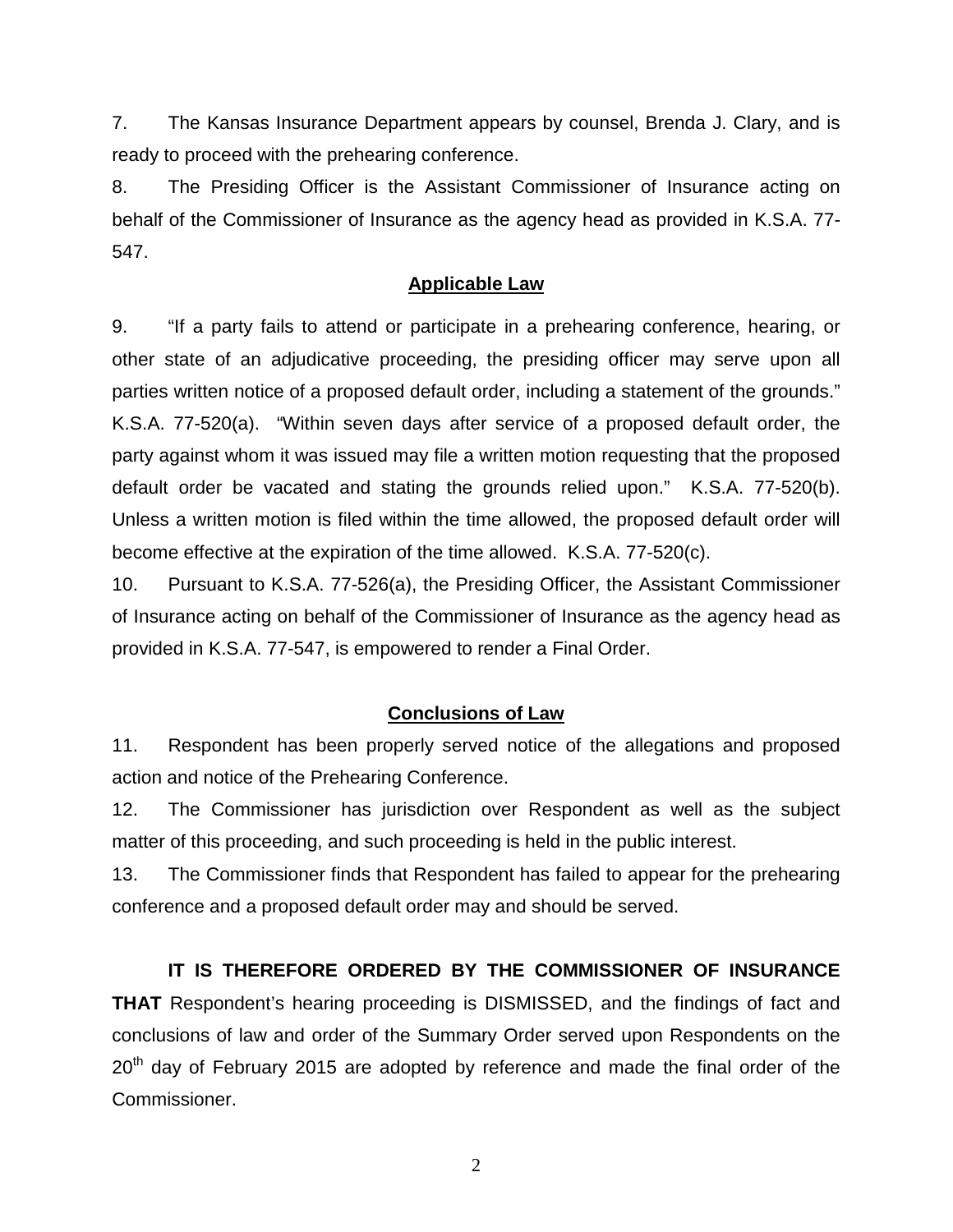**Unless vacated by further order, this Proposed Default Order shall become effective as a Final Order at the expiration of the time for filing a motion to vacate the order.**

**IT IS SO ORDERED THIS 7th DAY OF APRIL 2015, IN THE CITY OF TOPEKA, COUNTY OF SHAWNEE, STATE OF KANSAS.**



/s/ John Wine John Wine Assistant Commissioner of Insurance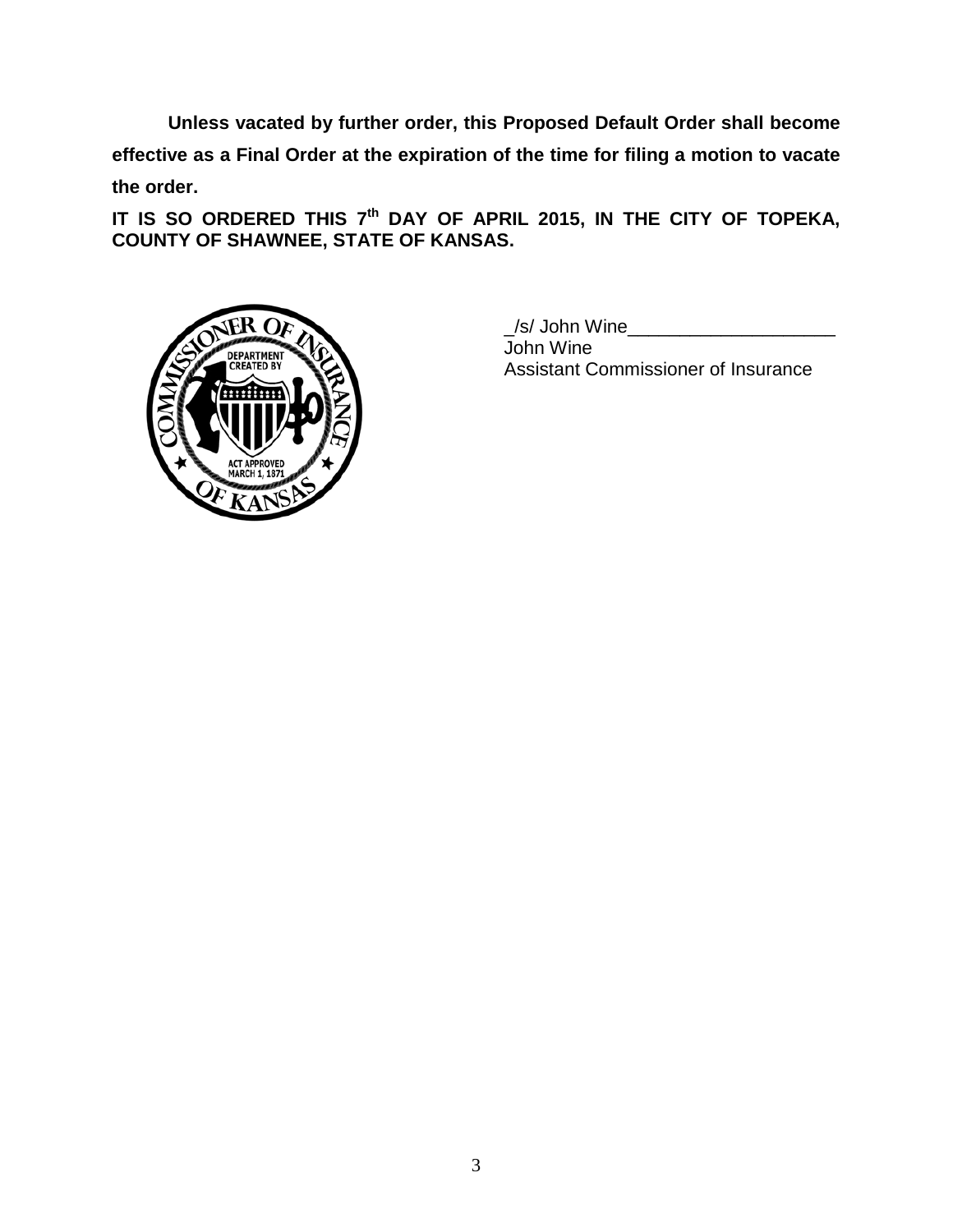### **NOTICE**

In the event Respondent files a Petition for Judicial Review, pursuant to K.S.A. 77-613(e), the agency officer to be served on behalf of the Kansas Insurance Department is

Diane Minear, Interim General Counsel Kansas Insurance Department 420 S.W. 9<sup>th</sup> Street Topeka, Kansas 66612

### **Certificate of Service**

The undersigned hereby certifies that he/she served a true and correct copy of the above and foregoing **Proposed Default Order** on this \_\_7th\_\_\_ day of April 2015, by causing the same to be placed in the United States Mail, first class postage prepaid, addressed to the following:

Jean Ann Beerbower 107 W. Tyler St. Pittsburg, KS 66762-8501

| $\frac{1}{s}$ Jana Beethe |  |
|---------------------------|--|
| Jana Beethe               |  |
| Legal Assistant           |  |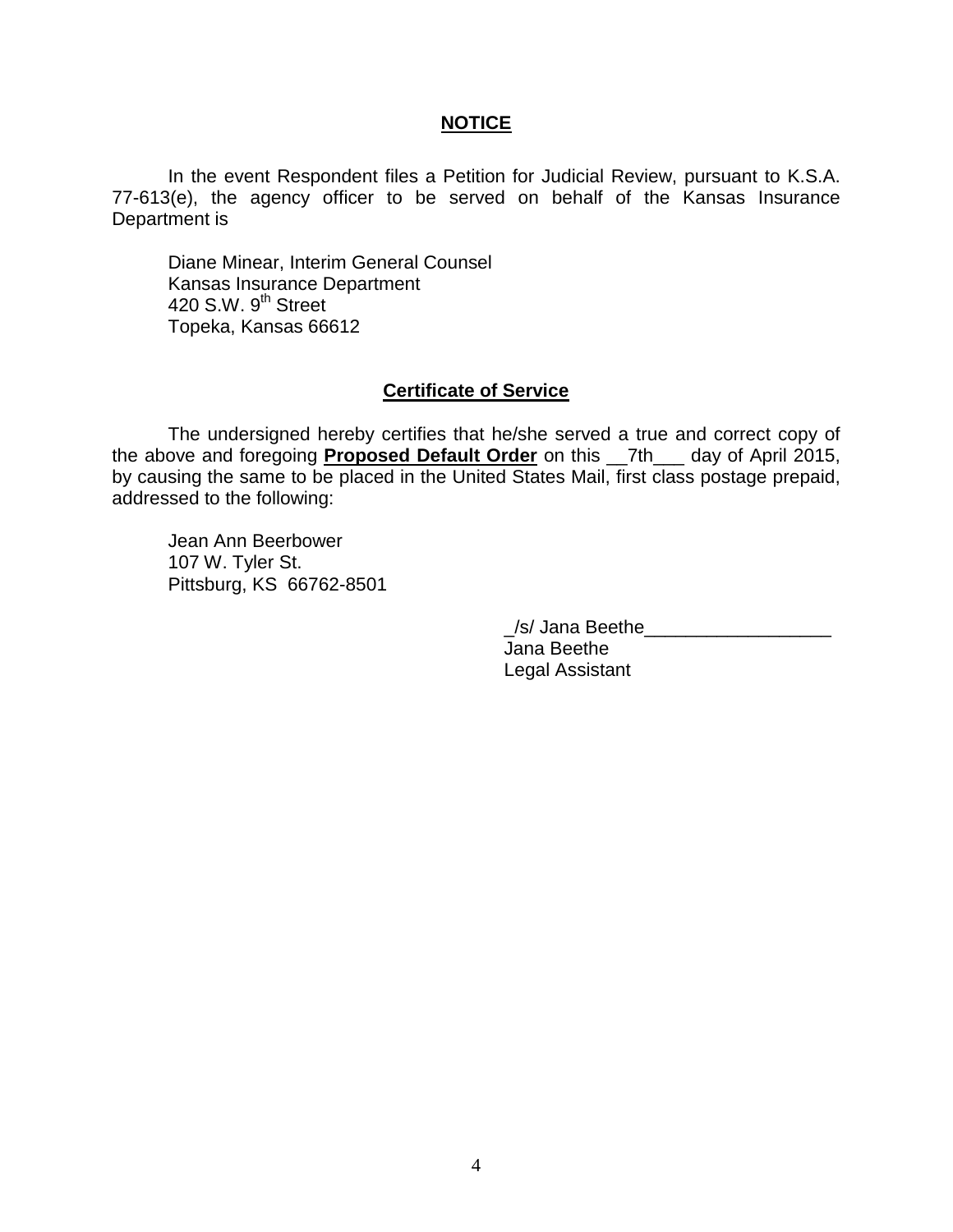## **BEFORE THE COMMISSIONER OF INSURANCE OF THE STATE OF KANSAS**

In the Matter of the Kansas Resident Insurance Agent's License of ) **JEAN ANN BEERBOWER,** (a) Docket No. 4736--SO NPN 13209257. )

#### **SUMMARY ORDER (Pursuant to K.S.A. 40-4909 and K.S.A. 77-537)**

Pursuant to authority granted to the Commissioner of Insurance ("Commissioner") by K.S.A. 40-4909, the Commissioner hereby proposes to find facts and revoke the Kansas resident insurance agent's license of Jean Ann Beerbower ("Respondent"), by way of Summary Order as provided by K.S.A. 77-537.

## **Findings of Fact**

14. Following investigation, the Commissioner has no reason to believe that protection of the public interest requires the Commissioner to give notice and opportunity to participate to anyone other than Respondent.

15. Following investigation, the Commissioner finds evidence sufficient to support the following facts:

16. Respondent was licensed as a Kansas resident insurance agent on May 20, 2009, and has been continuously so licensed to date.

17. Respondent's legal and mailing address of record is 107 W. Tyler St., Pittsburg, KS 66762-8501.

18. From May 20, 2009, until January 5, 2015, Respondent was affiliated with the Gross Insurance Agency, Inc., and Ins. Agency Services, Inc., both in Fort Scott, Kansas.

19. On January 5, 2015, Respondent's employment with the agencies was terminated.

20. According to a report from the agencies, on or about December 29, 2014, Respondent transferred \$239.88 in agency funds to pay her personal Cornerstone National auto policy.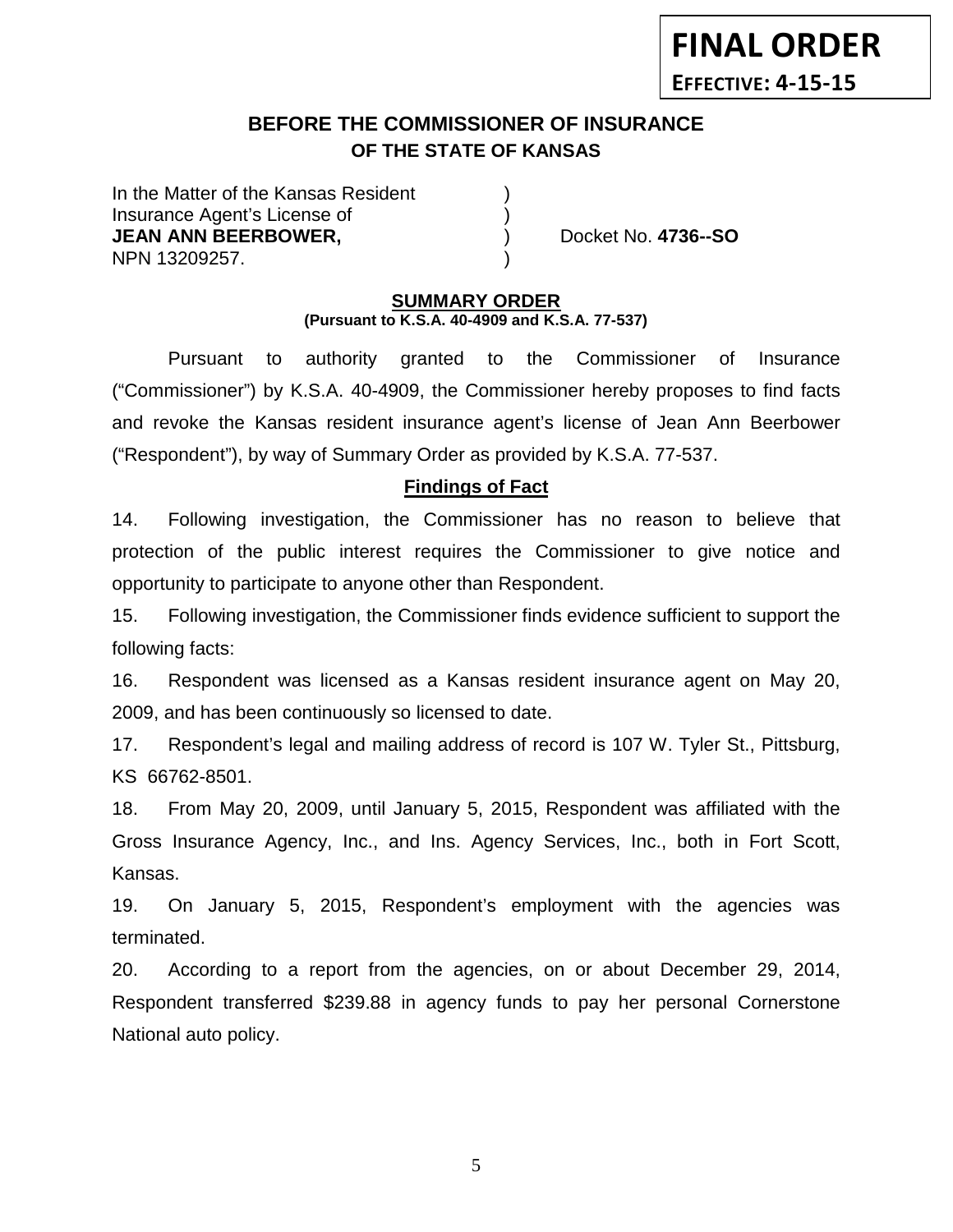21. On or about January 5, 2015, Respondent transferred \$152.53 from the agency account to pay her Bremen Farmers Mutual homeowner policy.

22. Respondent did not make a payment to the agency account in either case and did not have authority to make the premium payments from the agency account.

23. In addition, the agency reported that Respondent failed to complete service work for requested quotes and policy changes in at least 50 instances, and much of the work was found in a briefcase after Respondent's termination.

24. By letter dated January 14, 2015, and mailed to Respondent at her address of record, counsel for KID summarized the foregoing facts and invited Respondent to reply if she disputed the foregoing statements of fact.

25. Respondent replied on January 19, 2015, that she made the \$239.88 auto policy payment on January 2, 2015, and forgot to write her check to the agency, but the payment was never actually applied to her account.

26. Respondent acknowledged that she made the \$152.53 transfer for her homeowner policy on January 2, 2015, and, on January 19, 2015, contacted agency staff and promised to repay the agency on January 23, 2015.

27. Respondent further stated that she had been out of the office over the previous months for medical reasons and had some unfinished quotes but had kept in contact with consumers.

28. The Commissioner finds that Respondent's promise to repay the agency three weeks after the transfer of premium from the agency account constitutes proof that Respondent did not have funds available to make the premium payments on the date of the transfer or intent to make the payment to the agency on that date.

29. The Commissioner further finds that absence from work because of poor health does not adequately explain why any responsible agent would place unfinished work out of sight, preventing others from assisting her in completing the work, or fail to arrange for someone else to complete pending transactions.

## **Applicable Law**

30. K.S.A. 40-4909(a) provides, in relevant part:

"The commissioner may deny, suspend, revoke or refuse renewal of any license issued under this act if the commissioner finds that the applicant or license holder has: . . .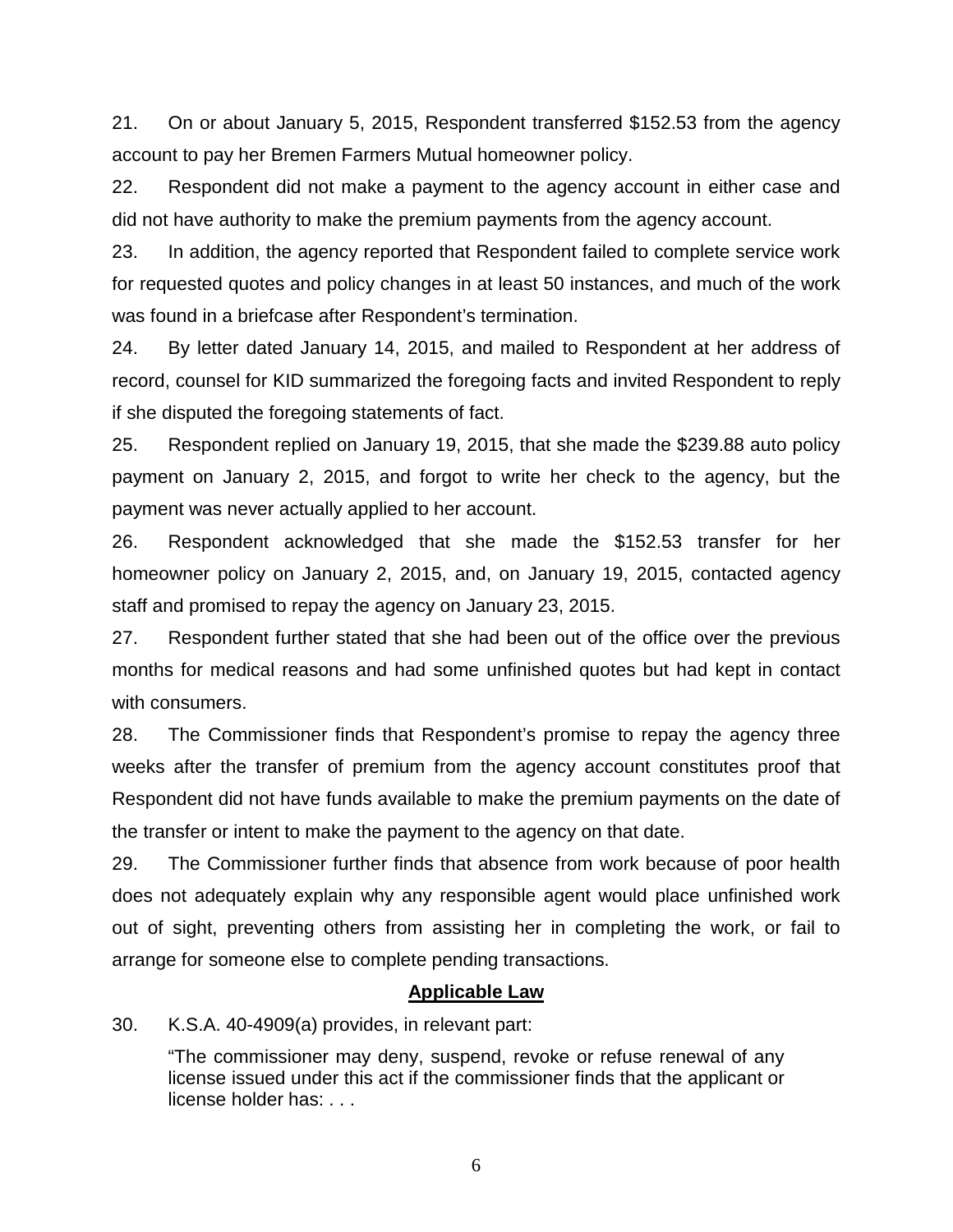(4) Improperly withheld, misappropriated or converted any moneys or properties received in the course of doing insurance business. . . . (8) Used any fraudulent, coercive, or dishonest practice, or demonstrated any incompetence, untrustworthiness or financial irresponsibility in the conduct of business in this state or elsewhere." K.S.A. 2013 Supp. 40- 4909(a).

31. In addition, the Commissioner may revoke any license issued under the Insurance Agents Licensing Act if the Commissioner finds that the interests of the insurer or the insurable interests of the public are not properly served under such license. K.S.A. 2013 Supp. 40-4909(b).

32. A person whose license has been revoked or suspended may not be employed directly or indirectly by an insurance company and "may not perform any act toward the solicitation of or transaction of" insurance business in Kansas. K.S.A. 2013 Supp. 40- 4909(g).

33. "Any action taken under this section which affects any license or imposes any administrative penalty shall be taken only after notice and an opportunity for hearing conducted in accordance with the provisions of the Kansas administrative procedures act." K.S.A. 2013 Supp. 40-4909(c).

## **Conclusions of Law**

34. The Commissioner has jurisdiction over Respondent as well as the subject matter of this proceeding, and such proceeding is held in the public interest.

35. The Commissioner finds from the fact that Respondent made unauthorized transfers from an agency account to pay her personal insurance premiums that Respondent's license may be revoked pursuant to K.S.A. 40-4909(a)(4).

36. The Commissioner finds from the same facts and the fact that Respondent placed unfinished work out of sight rather than arranging for assistance in completing business in progress that Respondent's license may also be revoked pursuant to K.S.A. 40-4909(a)(8).

37. Finally, the Commissioner concludes that Respondent's license may be revoked pursuant to K.S.A. 40-4909(b) because it is not serving the interests of insurers or the insurable interests of the public.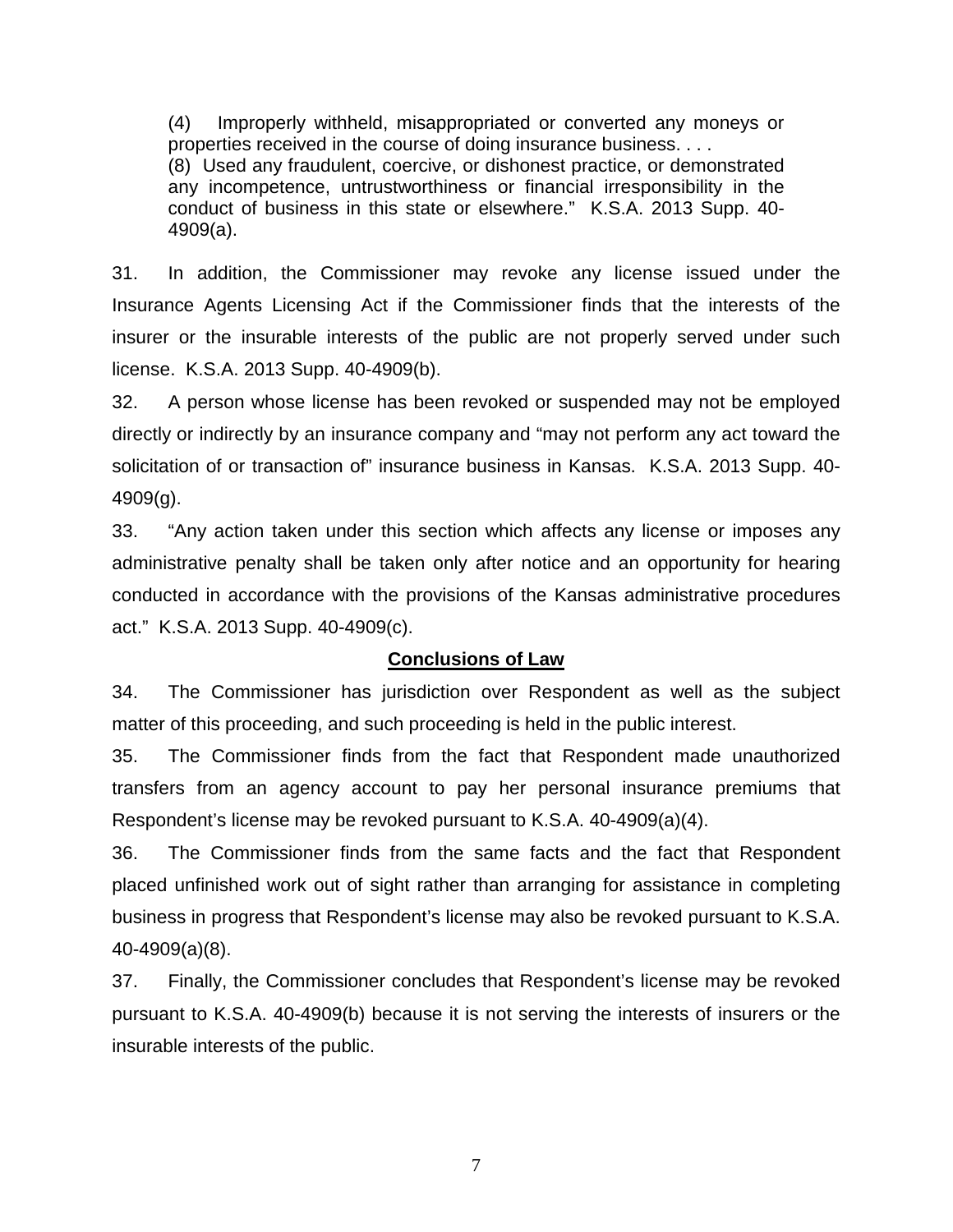38. Based on the facts and circumstances set forth herein, it appears that the use of summary proceedings in this matter is appropriate, in accordance with the provisions set forth in K.S.A. 77-537(a), in that the use of summary proceedings does not violate any provision of the law, the protection of the public interest does not require the KID to give notice and opportunity to participate to persons other than Respondent, and after investigation, KID believes in good faith that the allegations will be supported to the applicable standard of proof.

### **Policy to be Served**

Before issuing an insurance agent license, the Commissioner must determine that the applicant is qualified and has not committed any act that would be grounds for denial, suspension, or revocation. K.S.A. 40-4905(b) and K.S.A. 40-4906. Further, the Commissioner may revoke any license issued under the Insurance Agents Licensing Act if the Commissioner finds that the interests of the insurer or the insurable interests of the public are not properly served under the license. K.S.A. 40-4909(b). Thus, the Commissioner is charged licensing, or continuing to license, persons or entities to sell, solicit, or negotiate insurance in the State of Kansas only if their conduct indicates they are both qualified and trustworthy. The following action is appropriate to promote the security and integrity of the insurance business and protect insurance consumers.

**THE COMMISSIONER OF INSURANCE THEREFORE ORDERS** that the Kansas nonresident insurance agent's license of **JEAN ANN BEERBOWER** is hereby **REVOKED**, and **JEAN ANN BEERBOWER** shall **CEASE and DESIST** from the sale, solicitation, or negotiation of insurance, doing any act toward the sale, solicitation, or negotiation of insurance, and/or receiving compensation deriving from the sale, solicitation, or negotiation of insurance in Kansas or on Kansas risks through business conducted on and after the effective date of this order.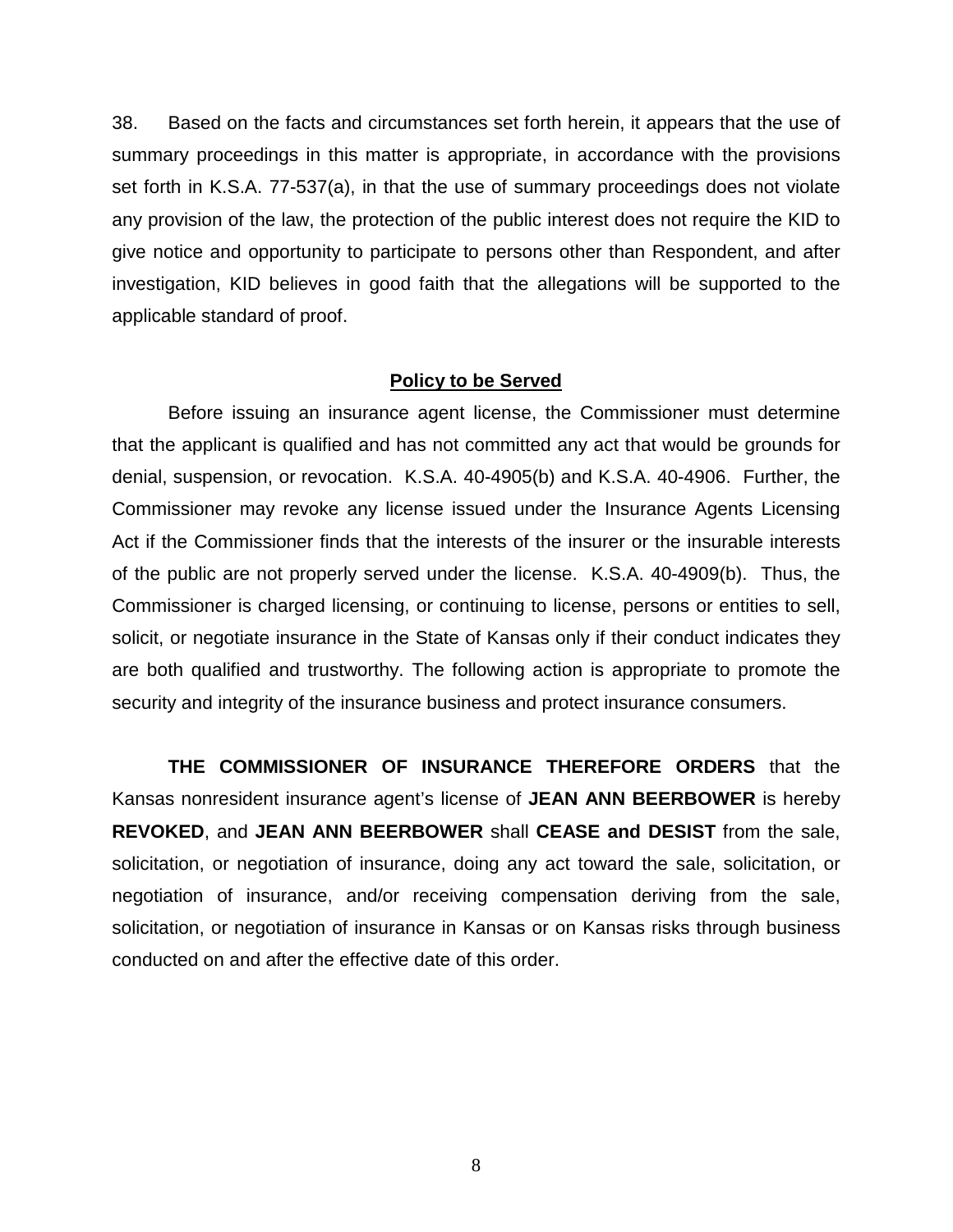**IT IS SO ORDERED THIS \_\_20th\_\_ DAY OF FEBRUARY 2015, IN THE CITY OF TOPEKA, COUNTY OF SHAWNEE, STATE OF KANSAS.**



\_/s/ Ken Selzer\_\_\_\_\_\_\_\_\_\_\_\_\_\_\_\_\_\_\_ Ken Selzer, CPA Commissioner of Insurance

BY:

\_/s/ Diane Minear\_\_\_\_\_\_\_\_\_\_\_\_\_\_\_\_\_ Diane Minear Interim General Counsel

## **NOTICE OF RIGHTS TO HEARING AND REVIEW**

**Within fifteen (15) days of the date of service of this Summary Order, Respondent** may submit a written request for a hearing pursuant to K.S.A. 77-537 and K.S.A. 77-542. Any request for a hearing should be addressed to the following:

Diane Minear, Interim General Counsel Kansas Insurance Department 420 S.W. 9<sup>th</sup> Street Topeka, Kansas 66612

If a hearing is requested, the Kansas Insurance Department will serve notice of the time and place of the hearing and information on procedures, right of representation, and other rights of parties relating to the conduct of the hearing.

**If a hearing is not requested in the time and manner stated above, this Summary Order shall become effective as a Final Order upon the expiration of time for requesting a hearing.** In the event Respondent files a Petition for Judicial Review, pursuant to K.S.A. 77-613(e), the agency officer to be served on behalf of the Kansas Insurance Department is

Diane Minear, Interim General Counsel Kansas Insurance Department 420 S.W.  $9<sup>th</sup>$  Street Topeka, Kansas 66612